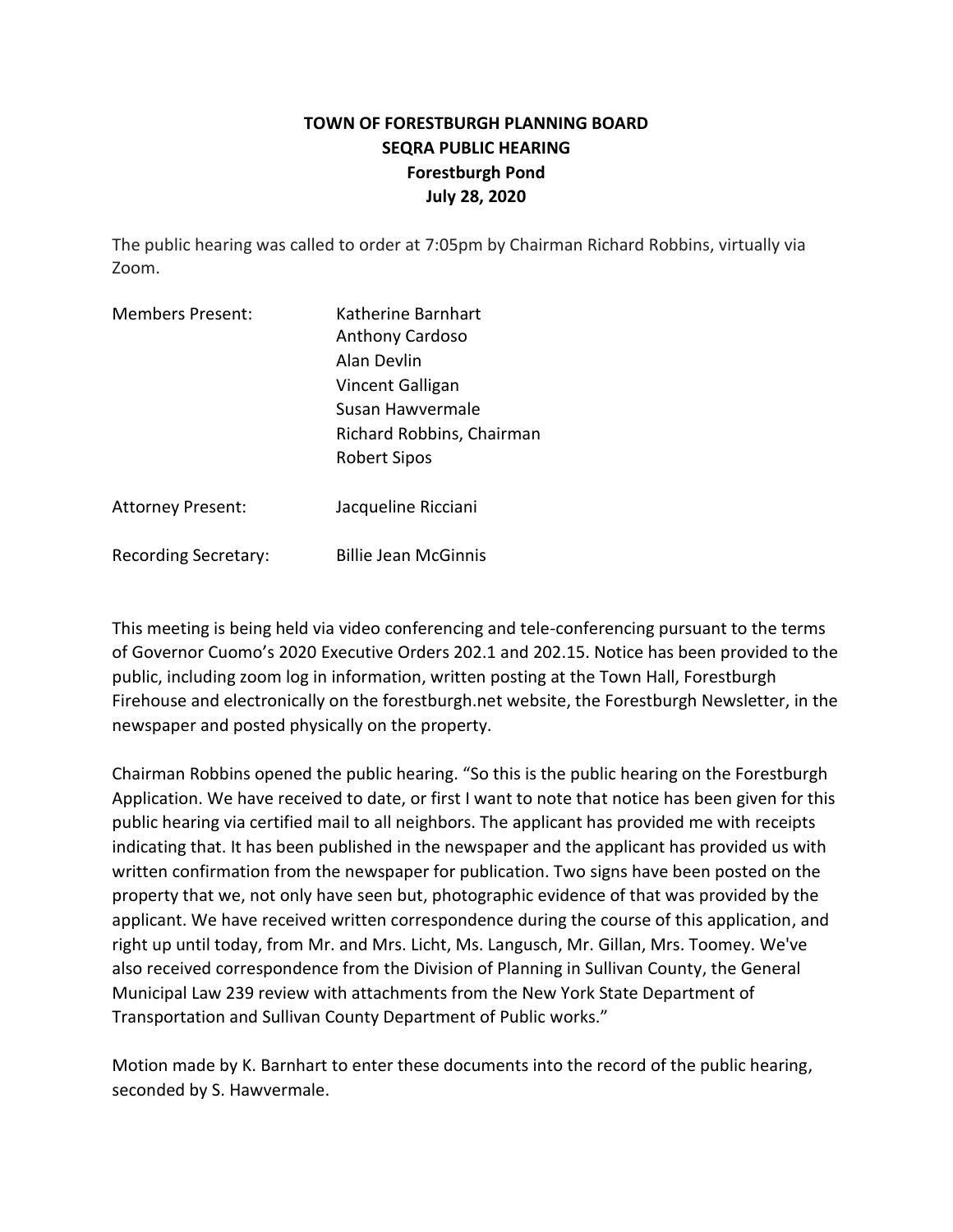Vote: All in favor.

J. Ricciani suggested that the written comments received from the Lichts and Ms. Toomey be read into the record so that the other members of the public can hear those comments. Chairman Robbins read aloud the letter from Mr. & Mrs. Licht dated July 28, 2020 as well as the email from Mary Ellen Toomey dated July 26, 2020. Correspondence has been posted online for reference.

Chairman Robbins asked for additional public comment.

David Licht asked if there's been any testing from the DEC or EPA regarding the matters concerning water and lead. Chairman Robbins stated that this is a time for comment, not questions and answers. His questions will be addressed by the Board or the applicant during another portion of this meeting.

Marvin Rappaport asked if there is a prohibition on further subdivision of the larger parcels, the 160+ acre and 170+ acre. He recalled at the last public meeting he attended that there was either a covenant or something that said there would be one residence per lot. Is that also applied to the much larger lots? Chairman Robbins stated that this has been addressed in the application and he will hear about this in the next part of the meeting.

Jim Galligan has the same question as Mr. Rappaport and looks forward to hearing the answer.

Victor Grund stated that Mr. Rappaport brought up the issue with the larger parcels. There's not been a lot of discussion about that. The minutes from last meeting indicated the possibility of renting the property to hunters and so forth. His issue is not with the hunters but with the shooting range. He lives near the shooting range and some weekends it's very annoying. There seems to be no regulations by the town. This is not an applicant issue. He thinks it's a town issue. As we move forward, he hopes the town will come to grips with this whole issue of a shooting range; eliminating it or controlling it in some better fashion.

Chairman Robbins stated that it would appear that given the fact that the DEC has indicated to us that it intends to comment specifically in regard to the lead contamination of the shooting range. Because of COVID and the fact that everybody is working from home, they have not yet been able to complete their response. We've also learned from the applicant today that they've arranged for additional testing to be conducted at the shooting range with a hydraulic probe that will hopefully get samples from below the surface without mixing surface material into it. As a result of this incompleteness of the record, it would seem prudent for us to hold this public hearing open for another 30 days so that we can receive that information and perhaps other public comments. There's also the issue with respect to the dam, which is a significant environmental issue. Other than the fact that it's in poor condition, it may well be the subject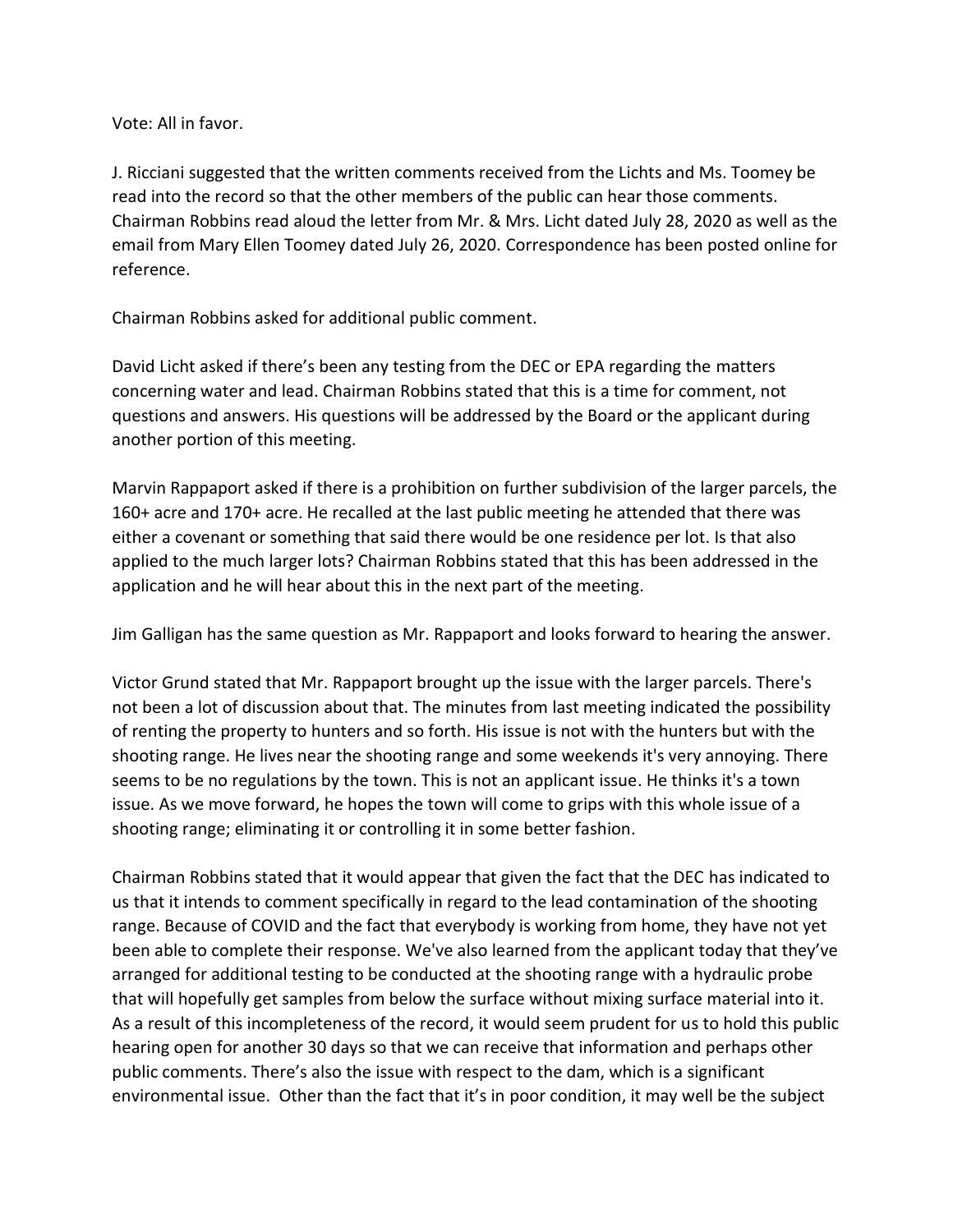of comment from the DEC. Chairman Robbins asked if the applicant agrees to keep the hearing open for another 30 days. Mr. Lord agrees that holding the public hearing open for another 30 days would be prudent.

Motion made by S. Hawvermale to close the public hearing portion of this meeting but not in its totality. Seconded by K. Barnhart. Vote: All in favor.

The public hearing was continued on August 25<sup>th</sup> at 7pm by Chairman Robbins, virtually via Zoom.

Chairman Robbins opened the public hearing "This is the August regular meeting as well as the continuation of the State Environmental Review Act Public Hearing for Forestburgh Pond. We're doing this virtually, pursuant to the authority of Governor Cuomo's 2020 Executive Orders 202.1 and 202.15. Notice has been given and provided to the public, including Zoom login information, via written posting at the Town Hall, the Forestburgh Firehouse, the Forestburgh Newsletter and the Sullivan County Democrat. This meeting is being recorded. Minutes and a transcript will be prepared."

Chairman Robbins read aloud a letter from Victor Grund dated July 29, 2020 and a letter from Richard Katzman dated August 5, 2020. Correspondence has been posted online for reference.

The Board has been provided with a letter from Keystone Associates to Mr. Lord dated August 6th, which is also on file and posted online, referring to the dam. It's very technical. Engineer, Glenn Smith, in his letter dated August  $14<sup>th</sup>$ , which has also been distributed and posted online, responds and concludes that "these are reasonable measures used on many old active dams in this area. I've been monitoring several dams in Sullivan County with these same procedures for almost 20 years, generally finding little or no changes to the structures from inspection to inspection. In summary, the 8/6/20 Keystone report appears reasonable and I would agree that their recommendations should be implemented."

Another report, which also has been distributed and posted online, is from Christina Pacella of the DEC. It's long. Chairman Robbins read aloud parts of the text as it pertains to the two significant issues that have been raised, the environmental remediation and the dam. It goes beyond this. Much of it is boiler plate text with citations to statutes.

"An environmental investigation report titled "Firing lane Investigation Report" prepared by Keystone Associates and dated June 23, 2020, was included in the submitted project documents. The report summarized the findings of a limited soils investigation conducted at the subject property. According to the report, the property had historically operated as a firing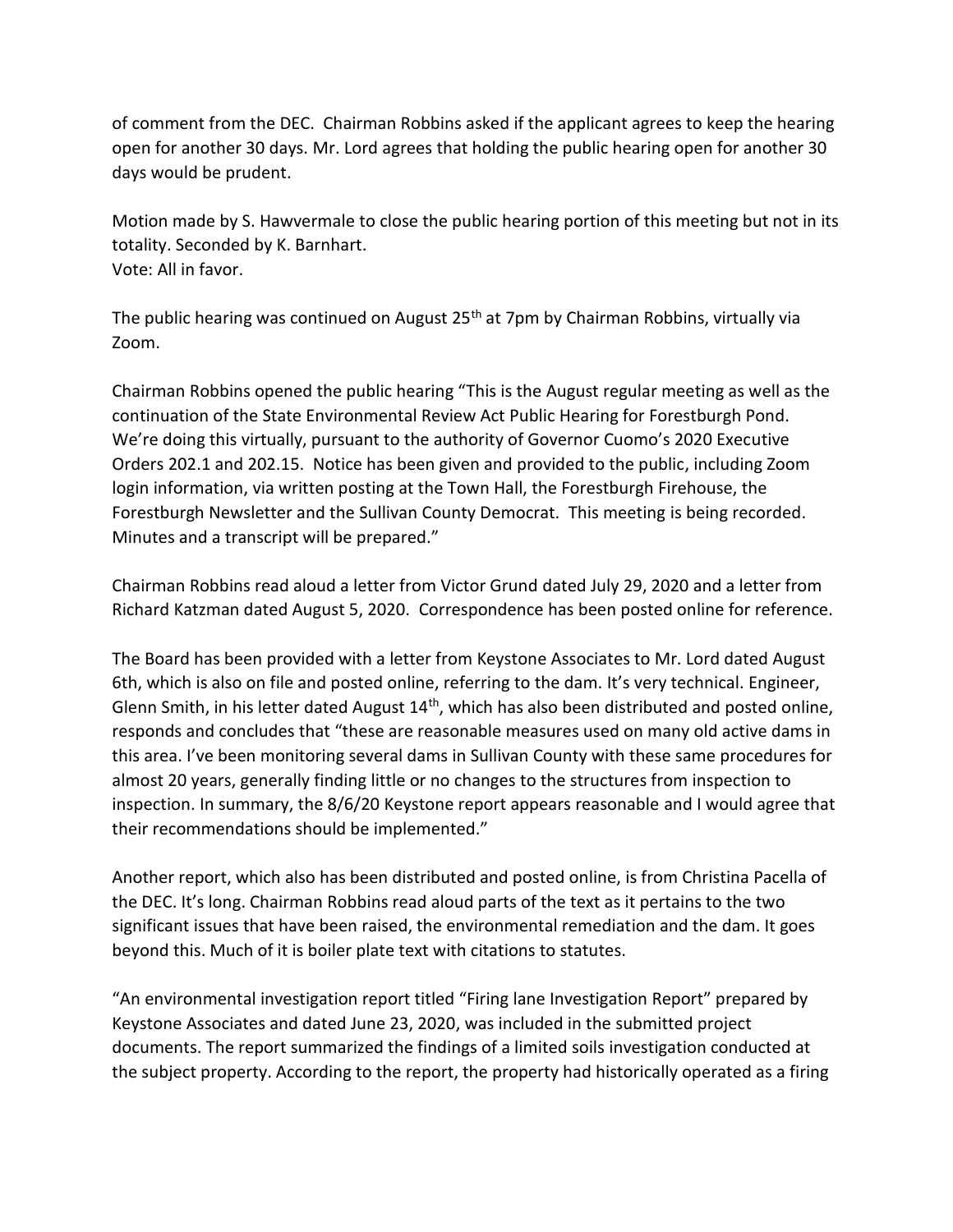range dating back to the 1930's. Soil samples were collected an analyzed to investigate the extent of potential lead contamination associated with historic firing lane operations.

Shooting ranges frequently exhibit potentially hazardous levels of lead in the soil and should be considered as part of planning the proposed development. If lead contaminated soils will be disturbed or treated, additional approvals may be required. Please see the attached document, "Shooting Range Guidance," for technical information regarding lead-impacted soils. Additional approvals may be required by the New York State Department of Health (NYSDOH). For additional information, please contact Glenn Illing, NYSDOH. "

In respect to the dams, "The Forestburgh Pond Dam, DEC Dam ID # NY12761, hazard code A, is located onsite. The requirement of a permit pursuant to 6 NYCRR Part 608.3 does not apply to the following: The construction, reconstruction, repair, breach or removal of a dam that has a height less than 15 feet, and a maximum impoundment capacity of less than three million gallons. This dam's maximum impoundment capacity exceeds the above-referenced threshold. Therefore, any work performed on the dam that is not deemed "ordinary maintenance" as defined in 6 NYCRR Part 608.1 would require a Dam Safety Permit under Article 15 of the Environmental Conservation Law (ECL). The project narrative includes repairs to this dam as part of the proposed project. For technical information regarding this dam, please contact Warren Shaw, NYSDEC Dam Safety."

Refer to the Shooting Range Guidance document posted online, from which, Chairman Robbins read a portion. "Regulatory Classification of lead shot and/or lead--Under the RCRA, which stands for Resource Conservation and Recovery Act, hazardous waste regulations, shooting ranges can remove lead and place the treated soil back on the range, even if the soil being placed back on the range fails TCLP. This activity is considered range maintenance, rather than hazardous waste treatment or remediation as long as the range will continue to operate, even if the range is currently inactive. When the range closes, lead left on the range becomes RCRA hazardous waste, and the range owner or operator would be required to clean up."

Recording Secretary, B. McGinnis, read aloud a letter from Mary Ellen Toomey dated August 24, 2020. Correspondence has been posted online for reference.

Chairman Robbins asked if any members of the public have any contribution to this public hearing.

Mary Ellen Toomey thanked the Board for reading aloud her letter. She wanted to know if any other reports have come back—traffic impact, lead reports, any environmental reports available for the public? Chairman Robbins responded that before she was admitted into the virtual meeting, he read aloud into the record, correspondence received including the report from the DEC which specifically addressed the lead and dam. It is and has been posted online